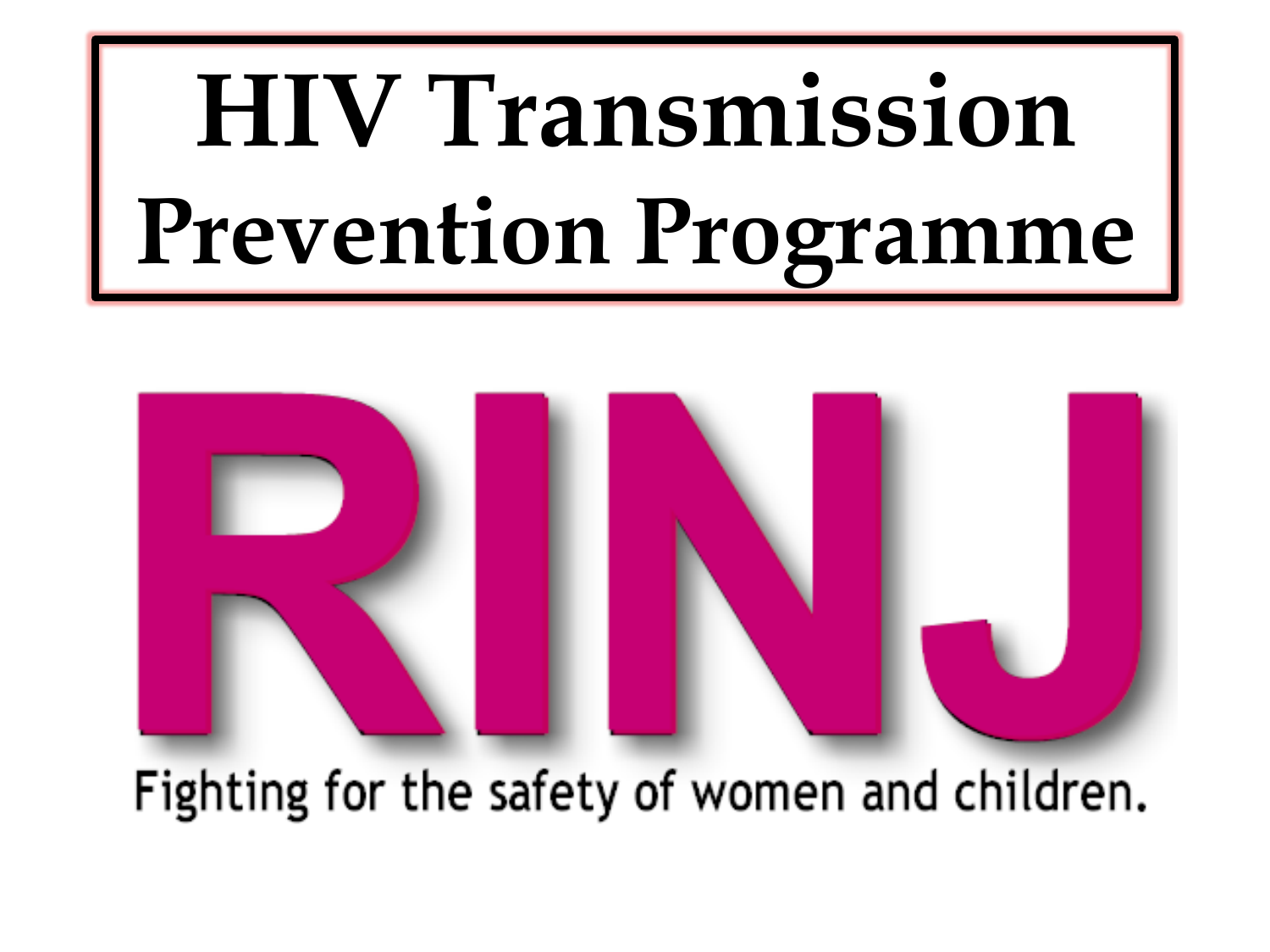#### **WHAT DO YOU REALLY KNOW ABOUT HIV TRANSMISSION ?**

**Test your knowledge**

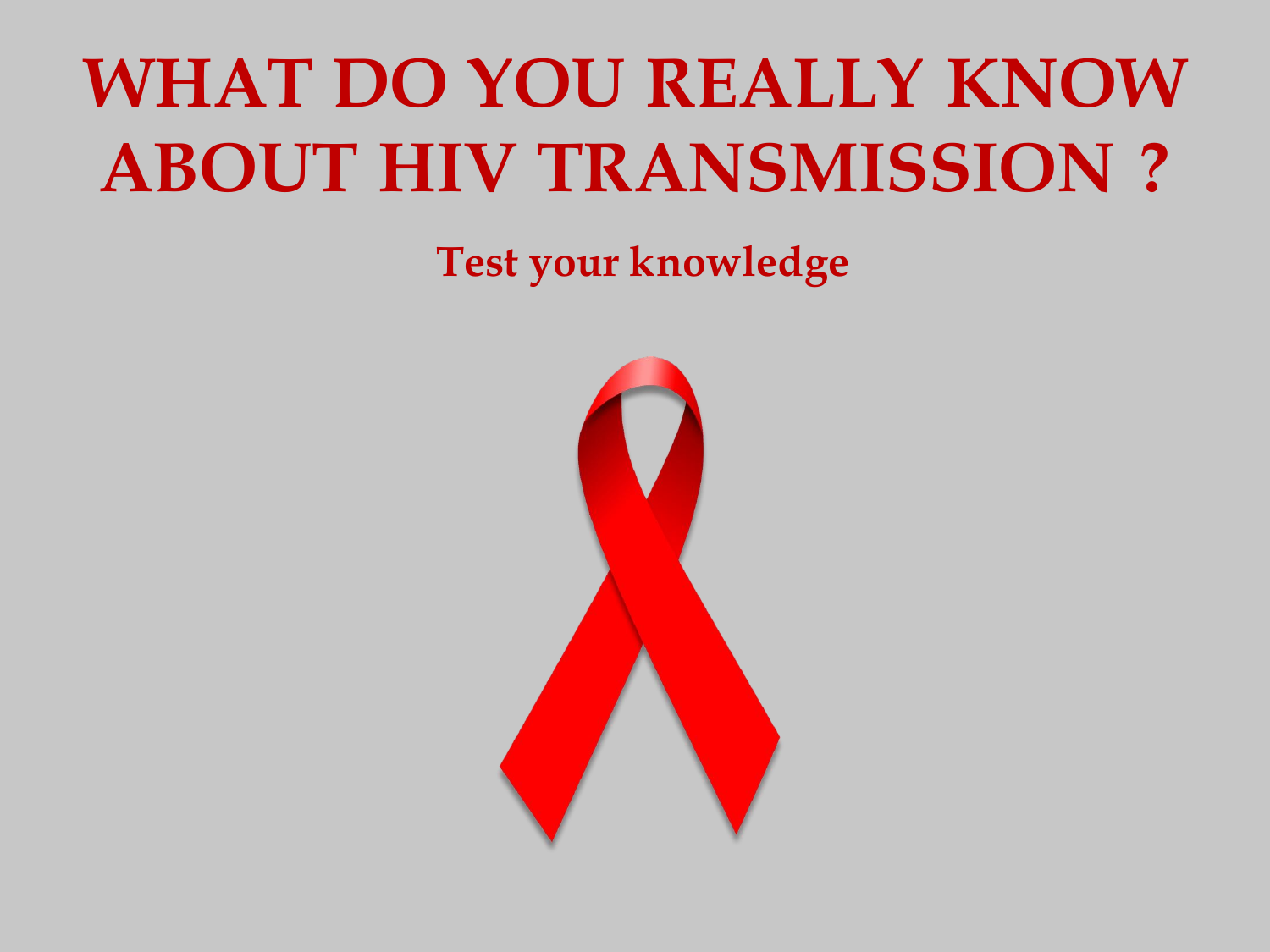#### **WHAT IS HIV ?**

#### A disease

#### $\Box$  A virus

 An institution fighting against Sexually Transmitted Infections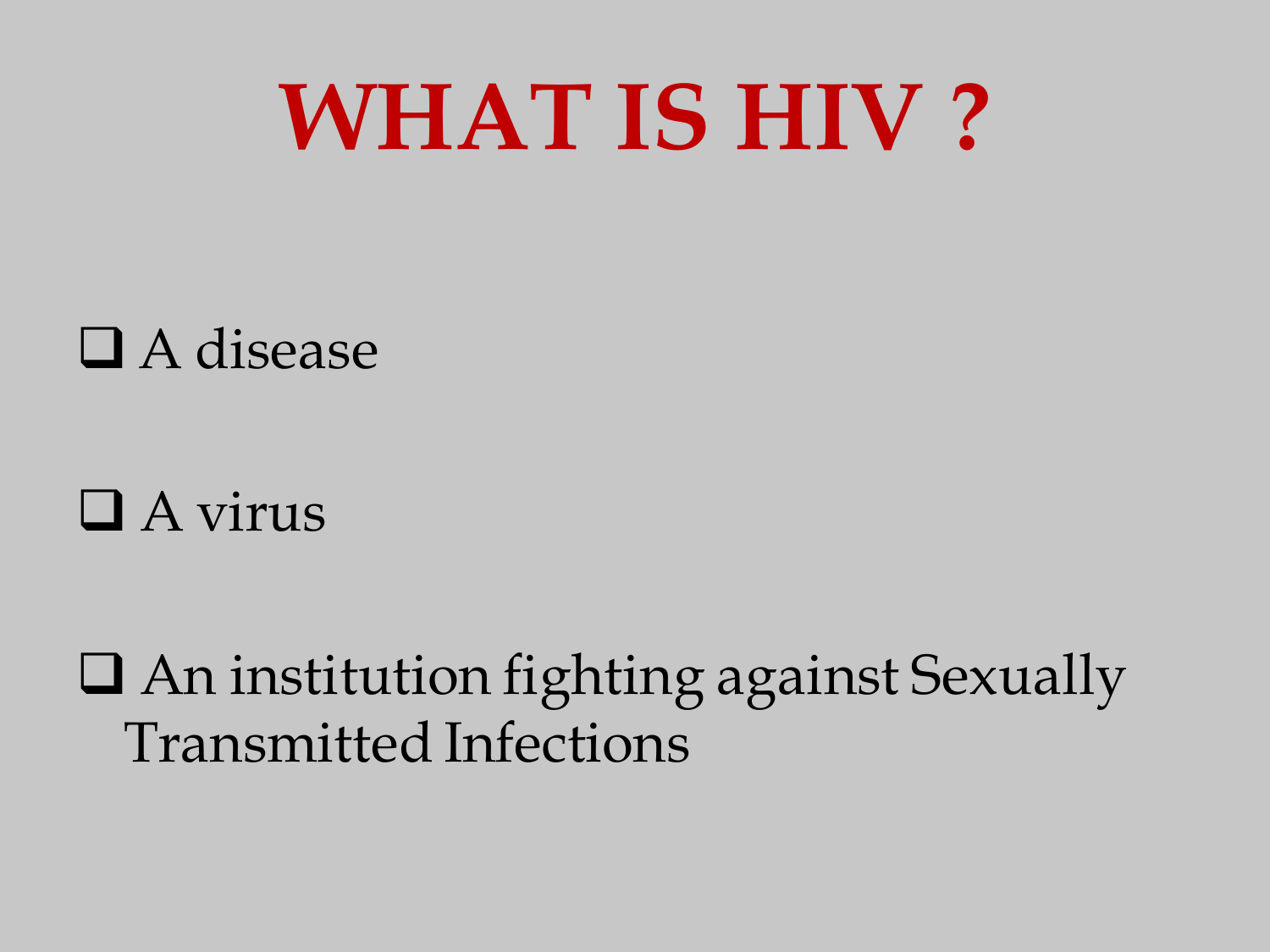#### **WHAT IS HIV ?**

#### ■ A disease

#### **A virus**

 An institution fighting against Sexually Transmitted Infections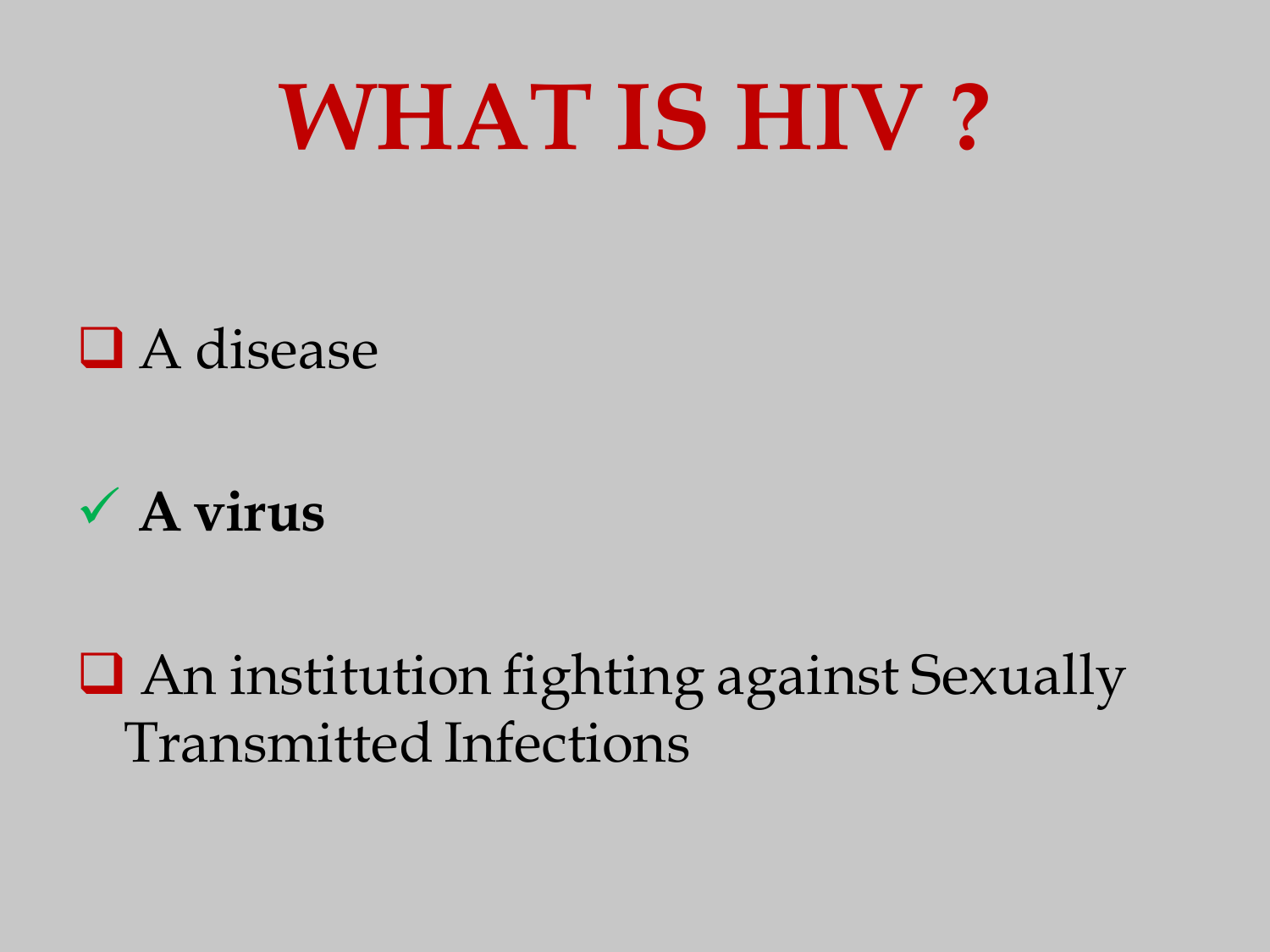### **WHAT IS HIV ?**

**HIV** stands for *Human Immunodeficiency Virus*.

HIV is a **virus** that can lead to *Acquired Immunodeficiency Syndrome* (**AIDS**) if not treated. HIV attacks the body **immune system**. Specially the T cells (CD4 cells which help the immune system fight off infections). Untreated, HIV **destroys these cells** which can lead to other **diseases or infections**.

AIDS is the most severe phase of HIV infection.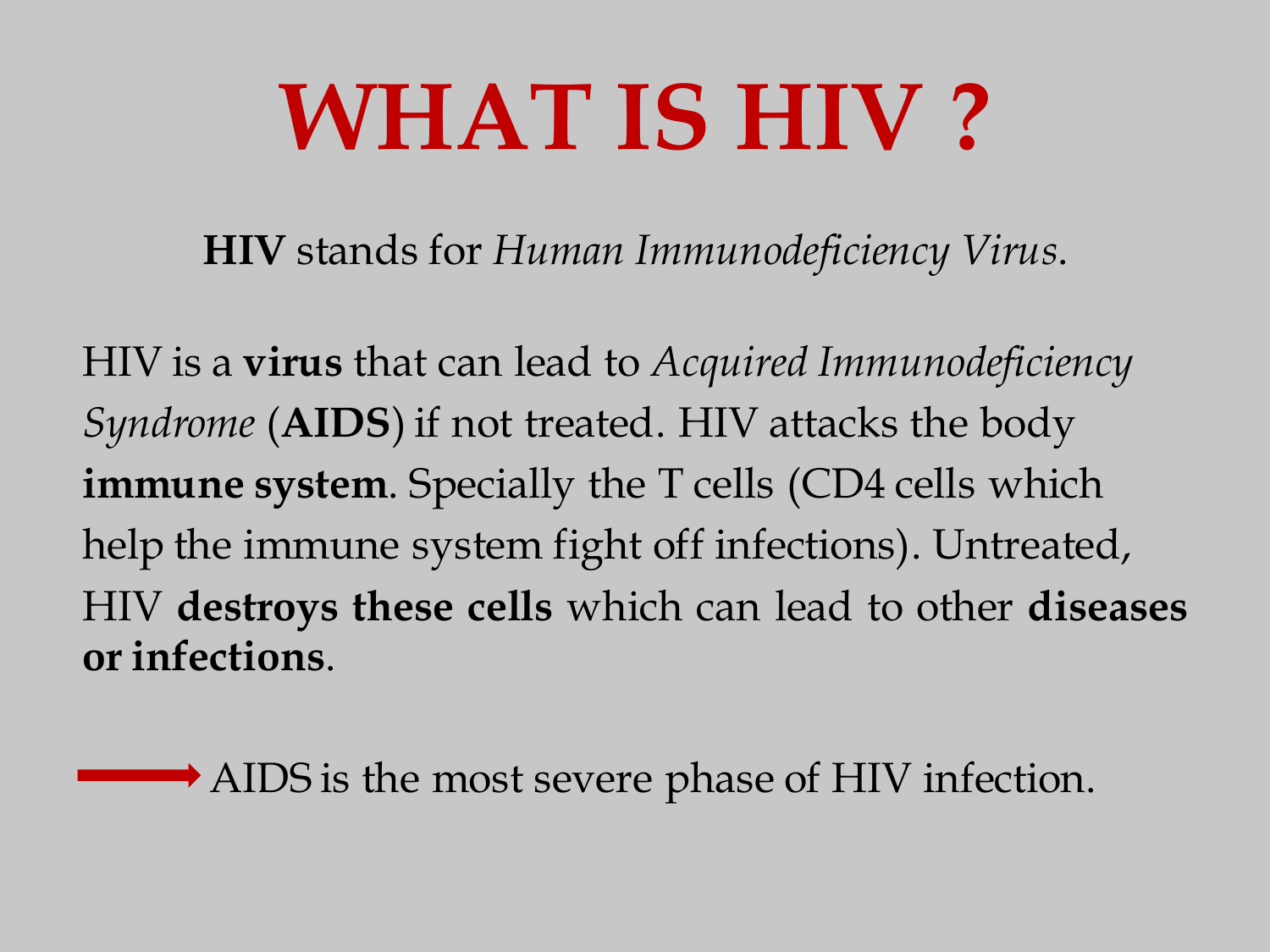**HIV is a virus spread by a person infected (HIV positive) to a person non-infected. But, how is HIV spread ?**

- $\Box$  By a penile-anal or penile-vaginal intercourse
- $\Box$  By kissing
- $\Box$  By tatooing
- $\Box$  By receiving or performing fellatio/cunnilingus
- $\Box$  By shared sextoys
- $\Box$  By contact with faces or urine
- $\Box$  By sharing toothbrushes
- $\Box$  By sharing razors
- **Q** By injected with needle
- $\Box$  By breast-milk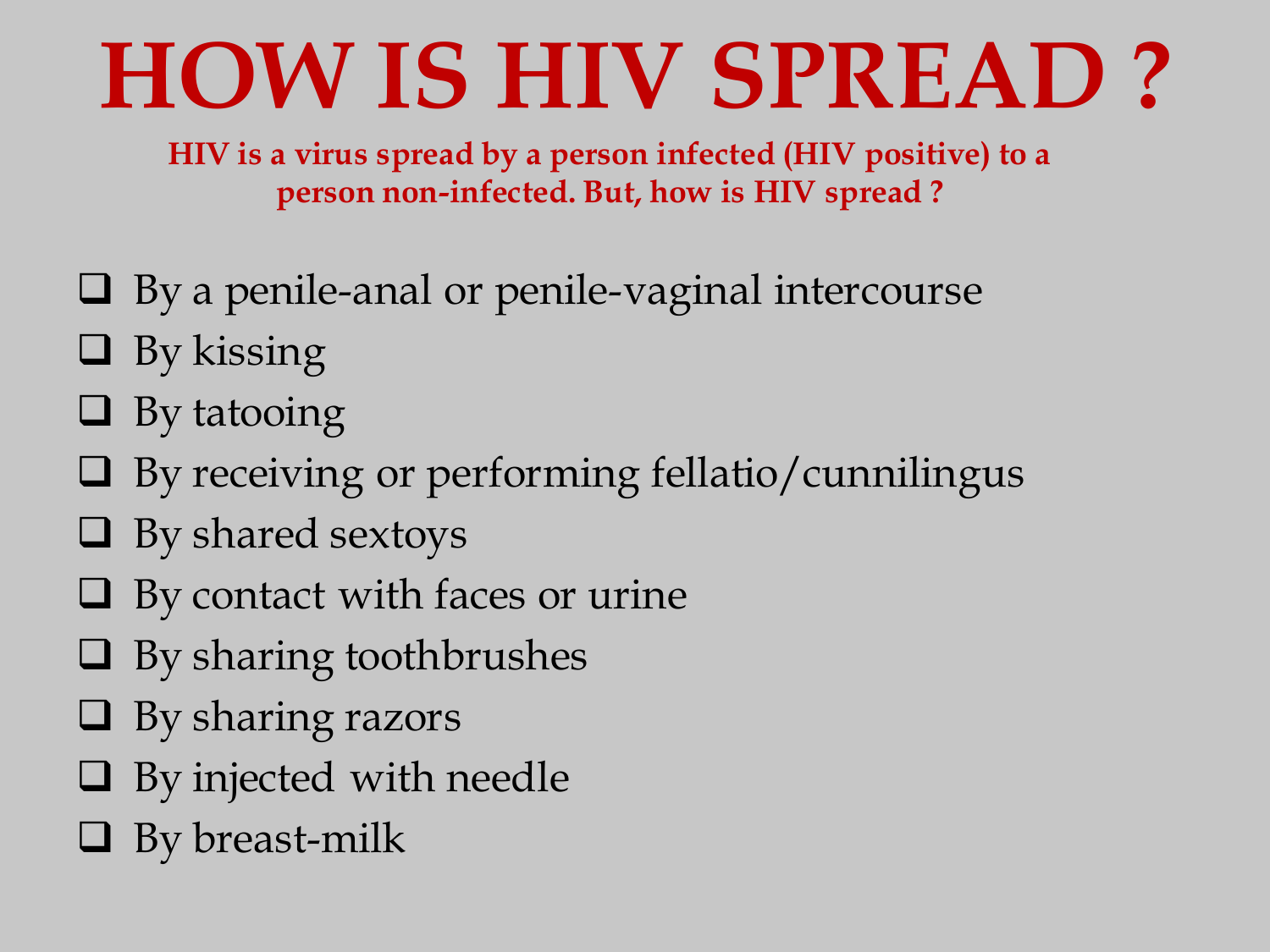#### **Potentially, all of them !**

- **By a penile-anal or penile-vaginal intercourse**
- **By kissing**
- **By tatooing**
- **By receiving or performing fellatio/cunnilingus**
- **By shared sextoys**
- **By contact with faces or urine**
- **By sharing toothbrushes**
- **By sharing razors**
- **By injected with needle**
- **By breast-milk**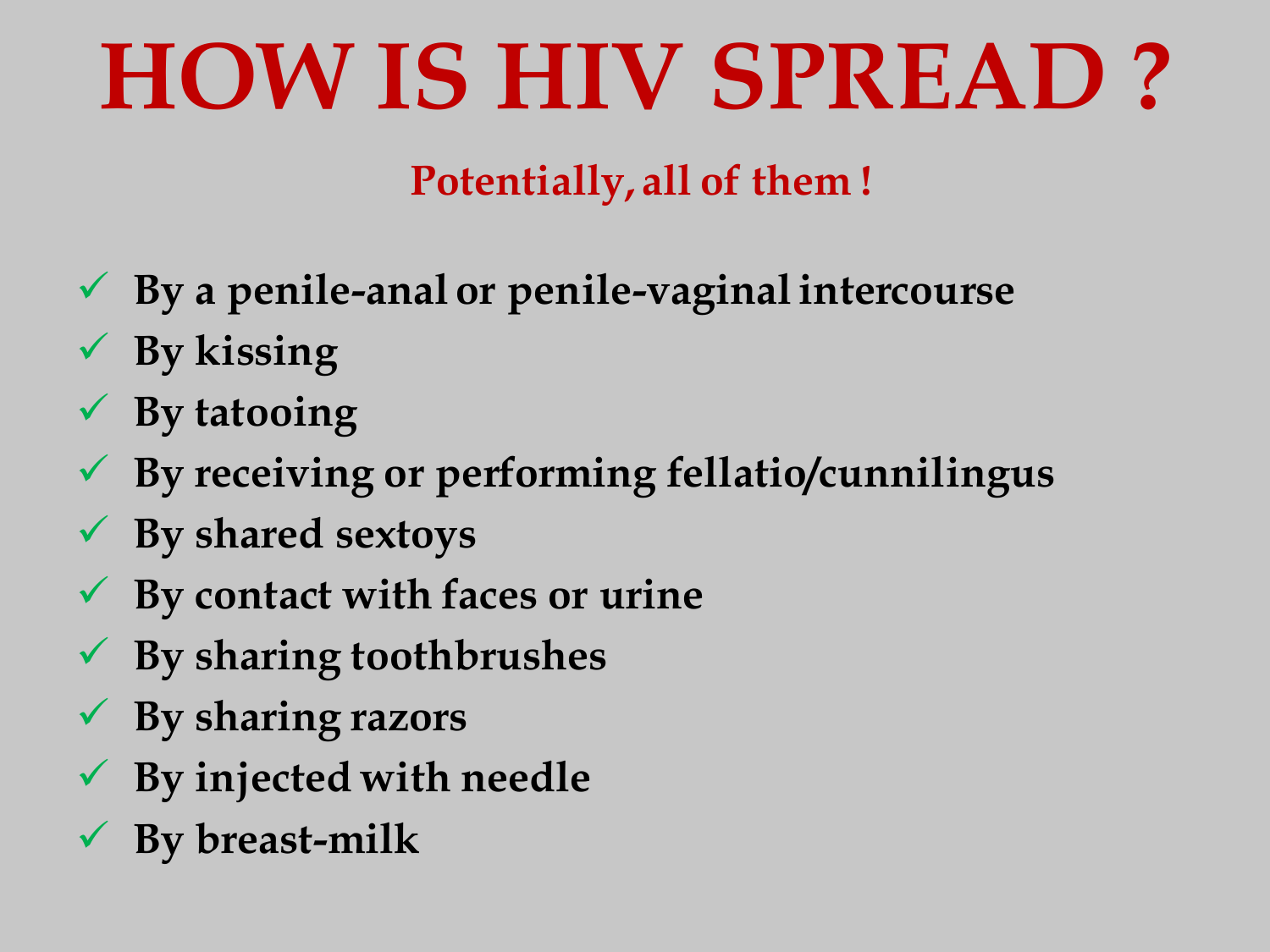**It is not spread in the same proportion… Let's specify the assessment of HIV's risk**

#### **Negligible risk:**

Involve an exchange of body fluids (semen, blood, vaginal fluids and breast milk). However, the amounts, conditions and media of exchange are such that the efficiency of HIV transmission appears to be greatelly diminished.

- $\rightarrow$  Receiving fellatio or cunnilingus
- $\rightarrow$  Sharing thoothbrushes and razors
- $\rightarrow$  Taking breast milk into the mouth
- $\rightarrow$  Contact with feces or urine on broken skin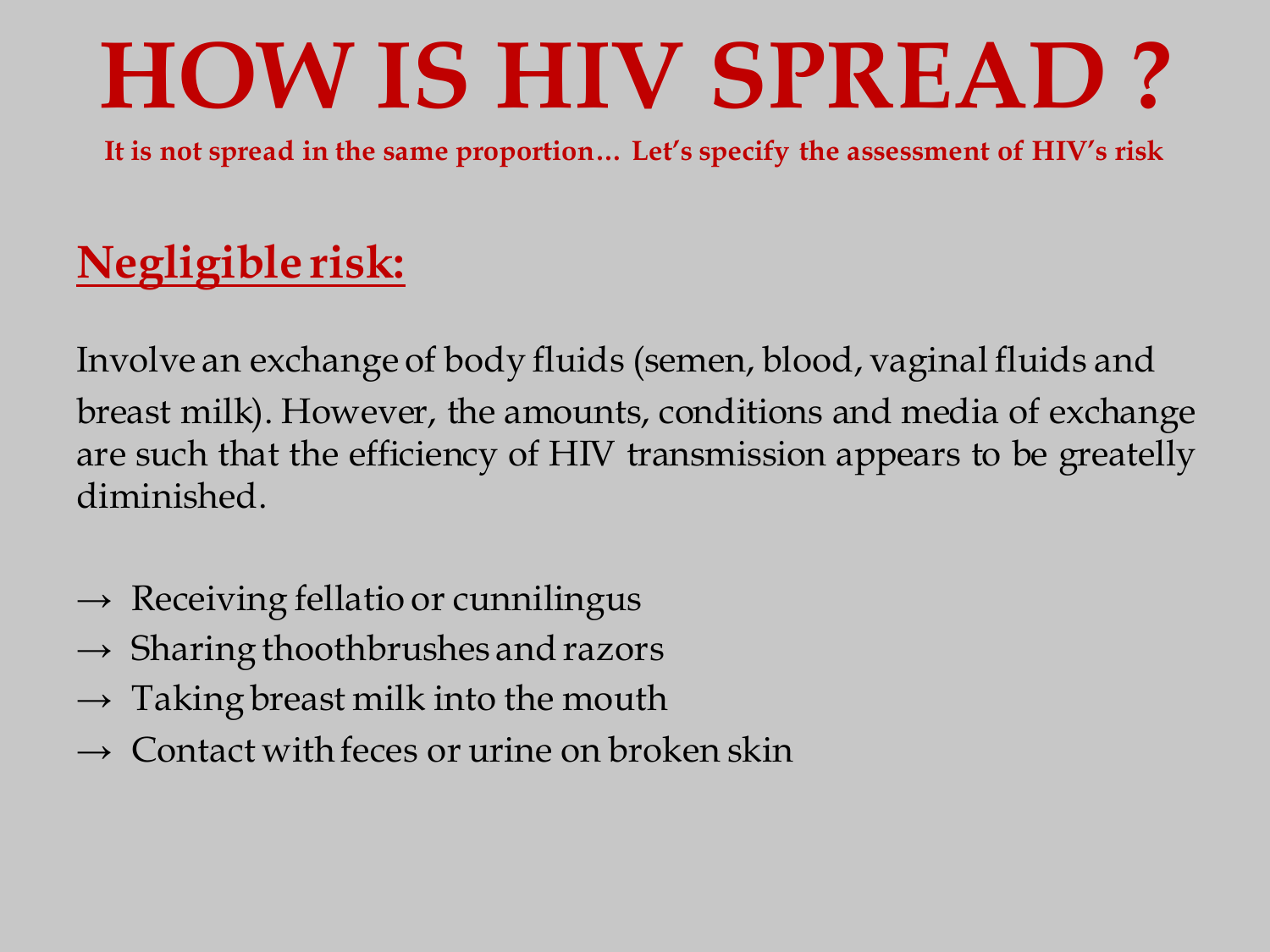**It is not spread in the same proportion… Let's specify the assessment of HIV's risk**

#### **Low risk:**

Involve an exchange of body fluids (semen, blood, vaginal fluids and breast milk). There are a **few reports of infection** attributed to these activities.

- $\rightarrow$  Kissing with exchange of blood
- $\rightarrow$  Performing fellatio or cunninlingus without barrier
- $\rightarrow$  Intercourse (penile anal or penile vaginal) with barrier
- $\rightarrow$  Injecting with cleaned needles
- $\rightarrow$  Tatooing with non professionnal equipment
- $\rightarrow$  Taking blood into the mouth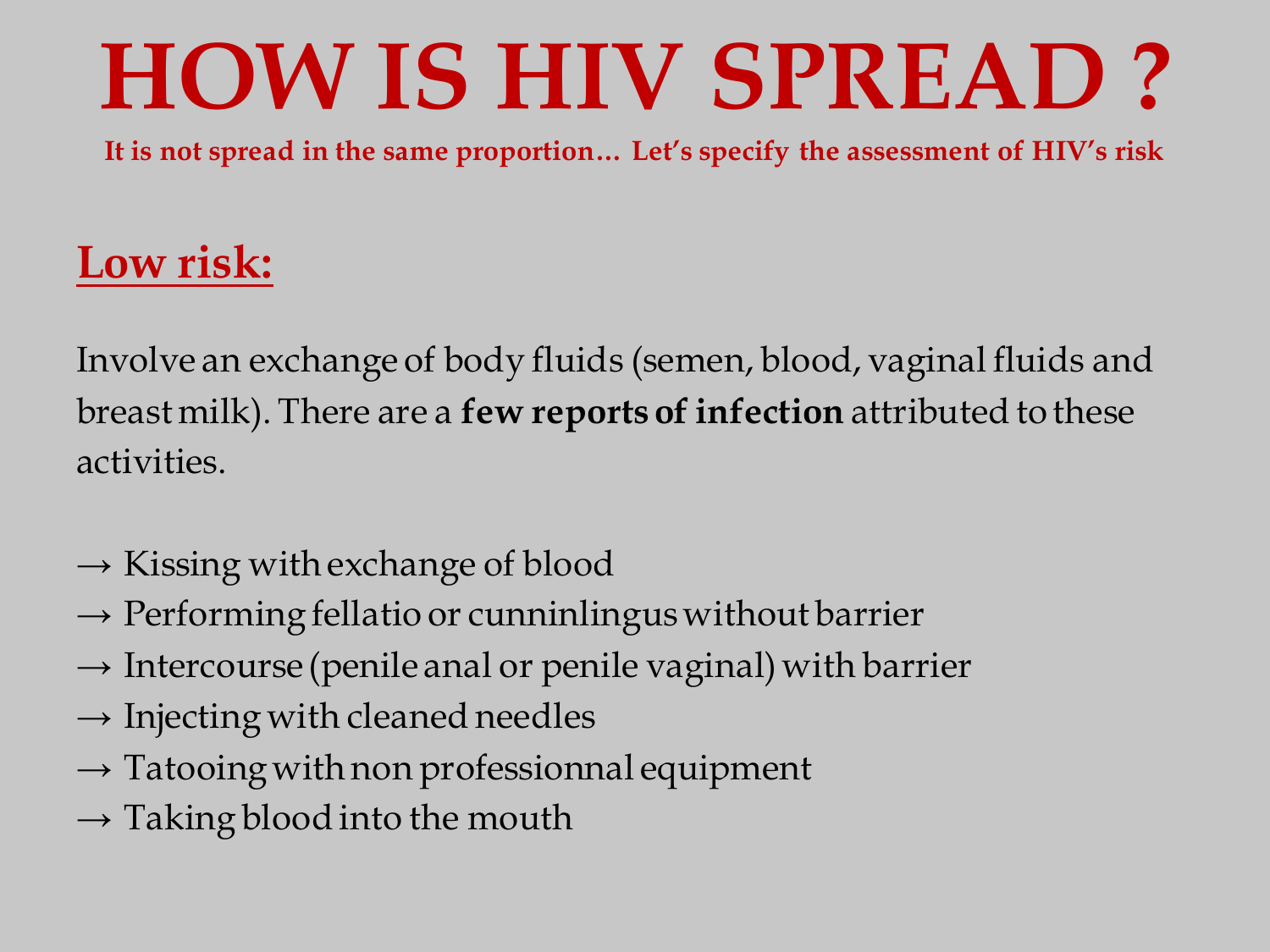**It is not spread in the same proportion… Let's specify the assessment of HIV's risk**

#### **High risk:**

Involve an exchange of body fluids (semen, blood, vaginal fluids and breast milk). Lot of **scientific studies have repeatedly associated those activities with HIV infection.** 

- $\rightarrow$  Penile- anal or penile- vaginal intercourse without condoms
- $\rightarrow$  Receiving shared sex toys
- $\rightarrow$ Injecting with shared needles

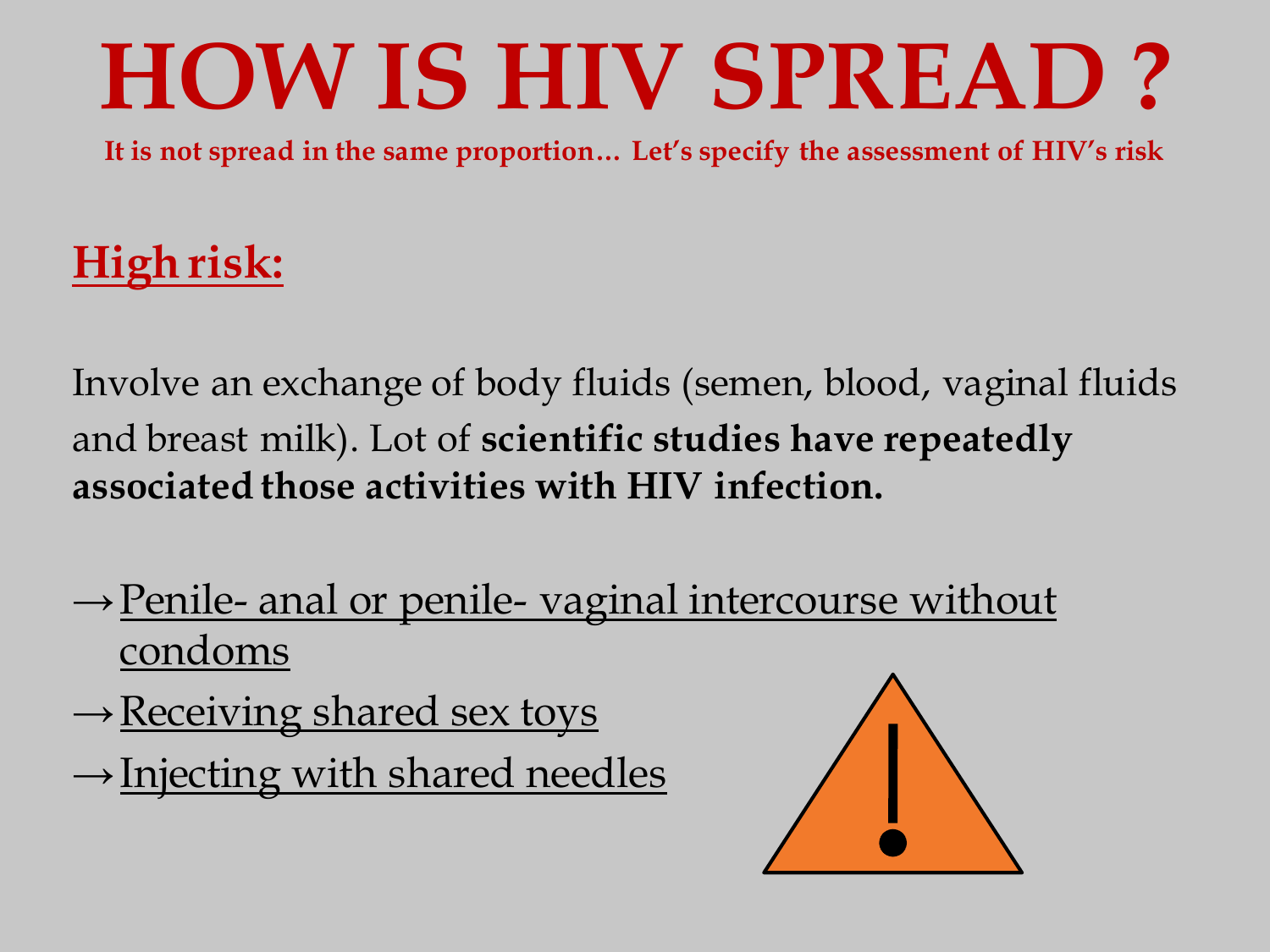## **HOW IS HIV NOT SPREAD..?**

- $\rightarrow$ By mosquitoes, ticks or other blood suking insects
- $\rightarrow$ Through the air
- $\rightarrow$ By sitting on a toilet seat, even if it is not really clean
- $\rightarrow$ By kissing with no blood
- $\rightarrow$ By tatooing/percing/ injecting with sterelized and new equipment
- →**By shaking hands/ hugging/ talking and interract with HIV positive people**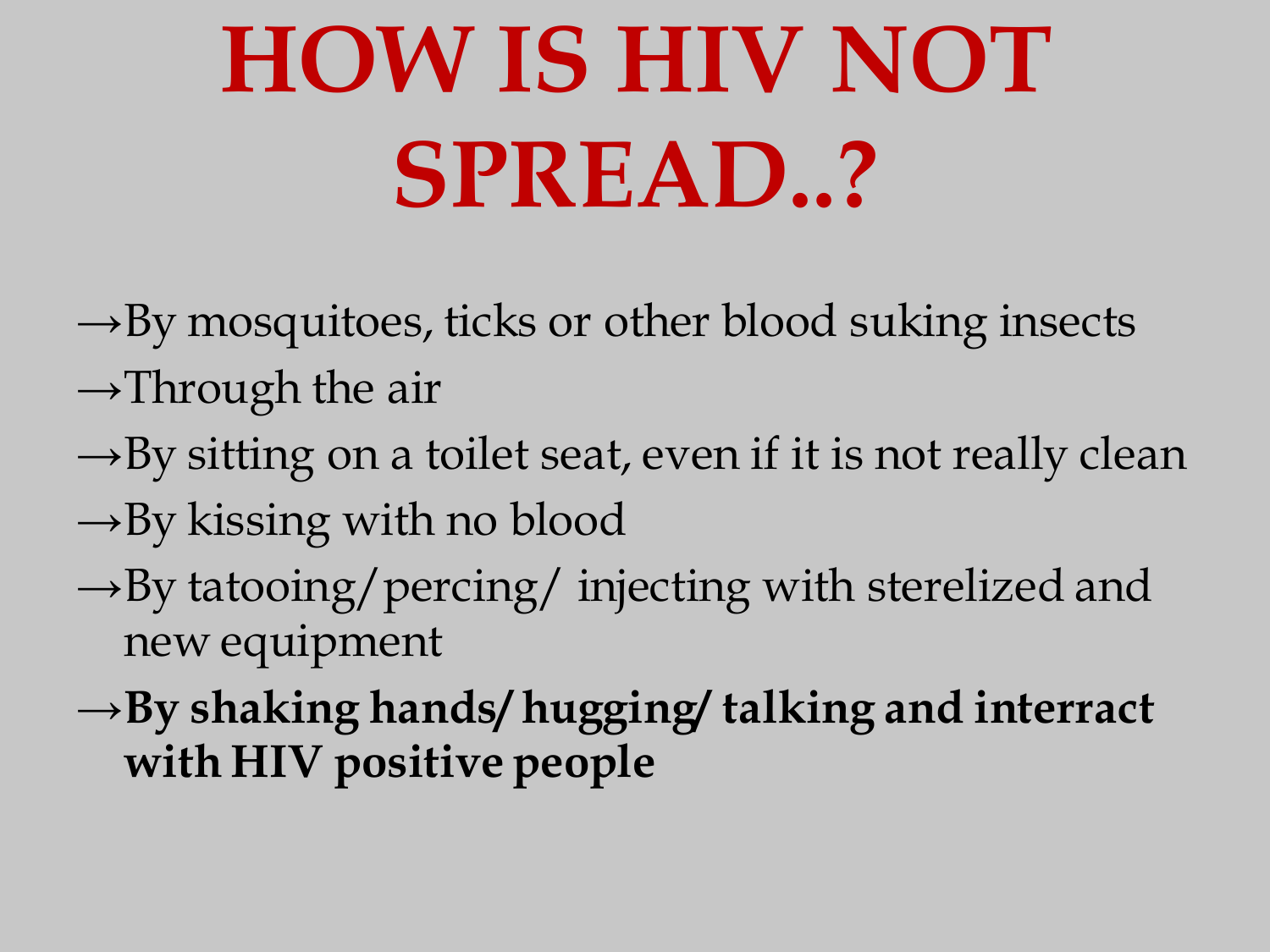#### **WHAT ARE THE EARLY SYMPTOMS OF HIV ?**

#### Fever

- Coughs up blood
- $\Box$  Hair loss
- $\Box$  Chills
- **Q** Teeth loss
- **Q** Rash
- $\Box$  Night sweats
- $\Box$  Appearance of lumps all over the body
- Muscle aches
- **Q** Sore Throat
- **Q** Fatigue
- **Q** Mouth ulcer
- **Q** None of them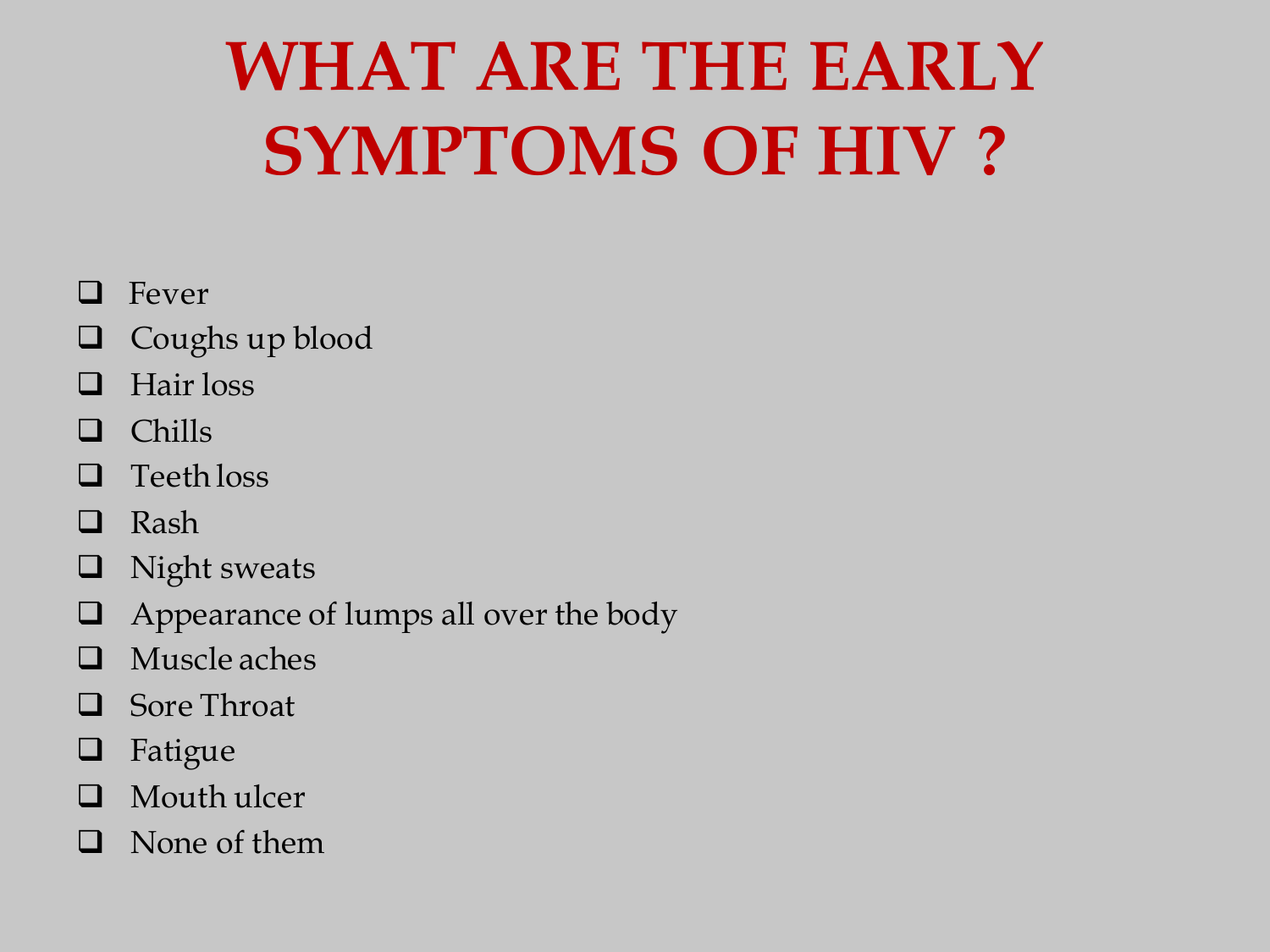#### **WHAT ARE THE EARLY SYMPTOMS OF HIV ?**

**Actually, it is just flu- like symptoms**

- **Fever**
- Coughs up blood
- $\Box$  Hair loss
- **Chills**
- **Q** Teeth loss
- **Rash**
- **Night sweats**
- Appearance of lumps all over the body
- **Muscle aches**
- **Sore Throat**
- **Fatigue**
- **Mouth ulcer**
- **None of them**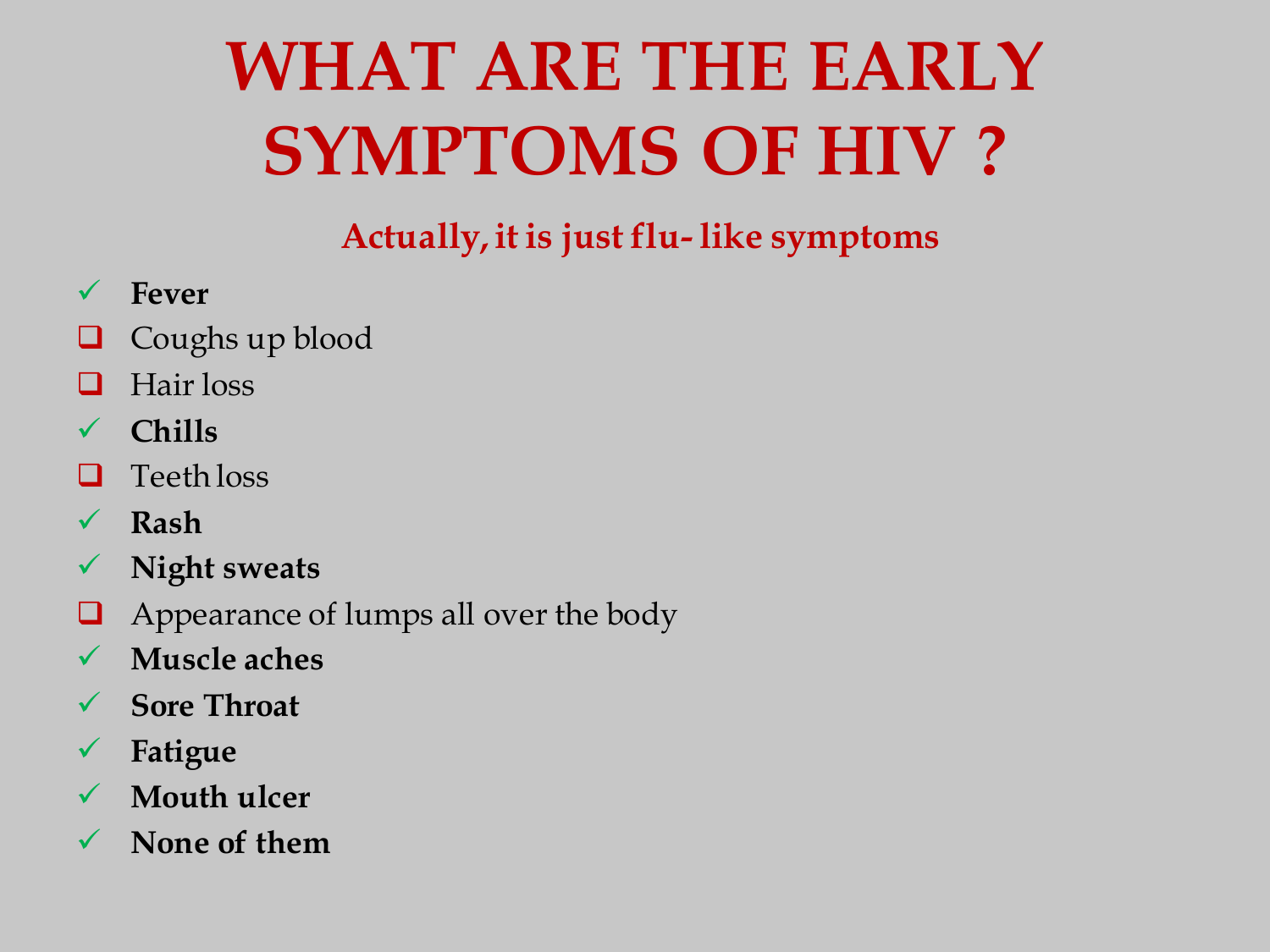#### **WHAT ARE THE EARLY SYMPTOMS OF HIV ?**

About 40% to 90% of people have **flu-like symptoms** within 2- 4 weeks after HIV infection. Other people do not feel sick at all during this early stage. Those flu-like symptoms can last from a few days to several weeks.

During this early stage, HIV infection may not be detectable in some types of HIV tests but people who have it are **highly infectious** and can spread the infection to others.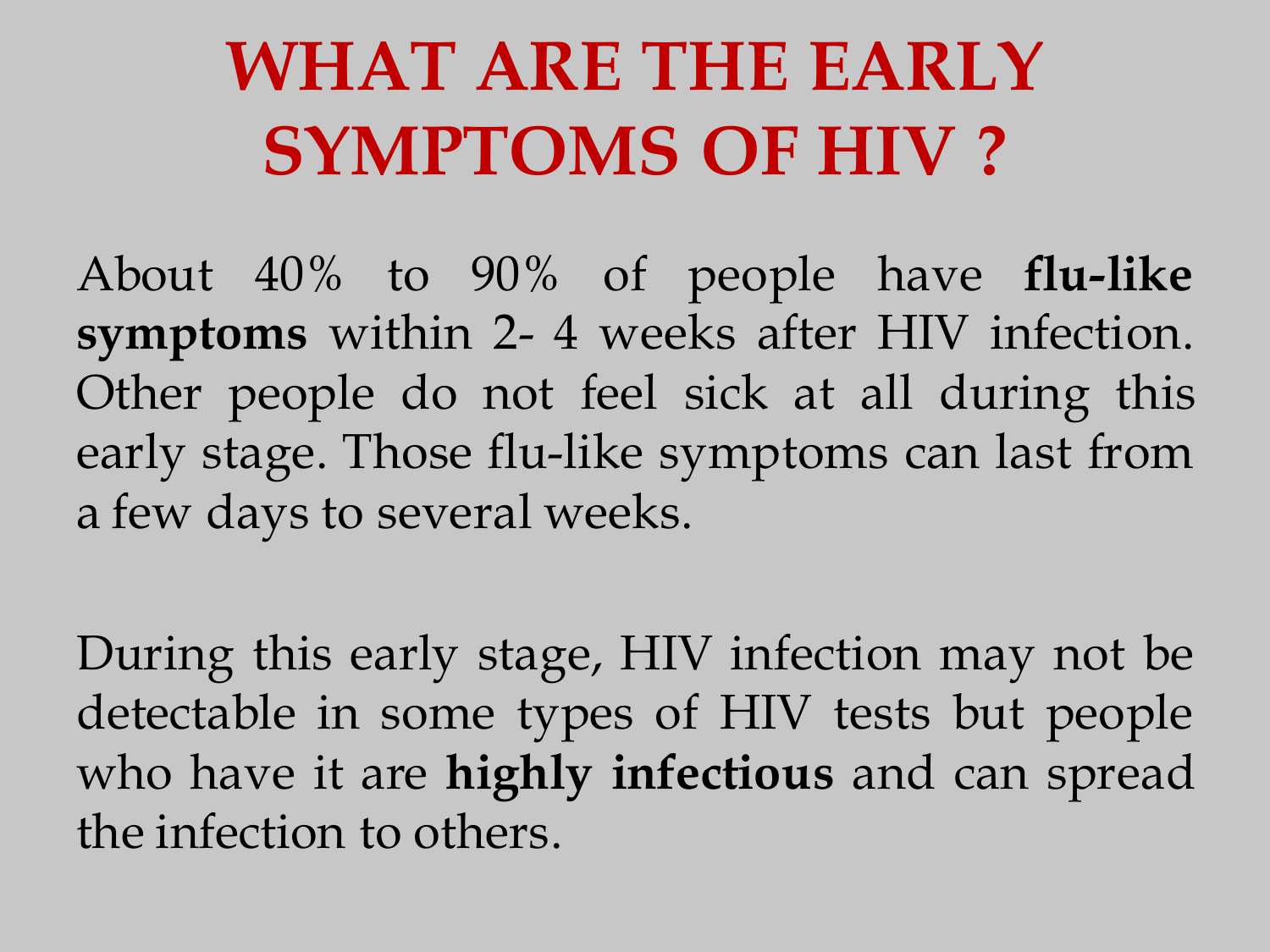#### **WHAT ARE THE ADVANCED SYMPTOMS ?**

On this advanced stage, the virus is **developing in the body** without detectable symptoms. During this stage, HIV continue to progress at very low level.

As the disease progress, eventually your viral level will begin to increase and **your T cells will begin to decline**.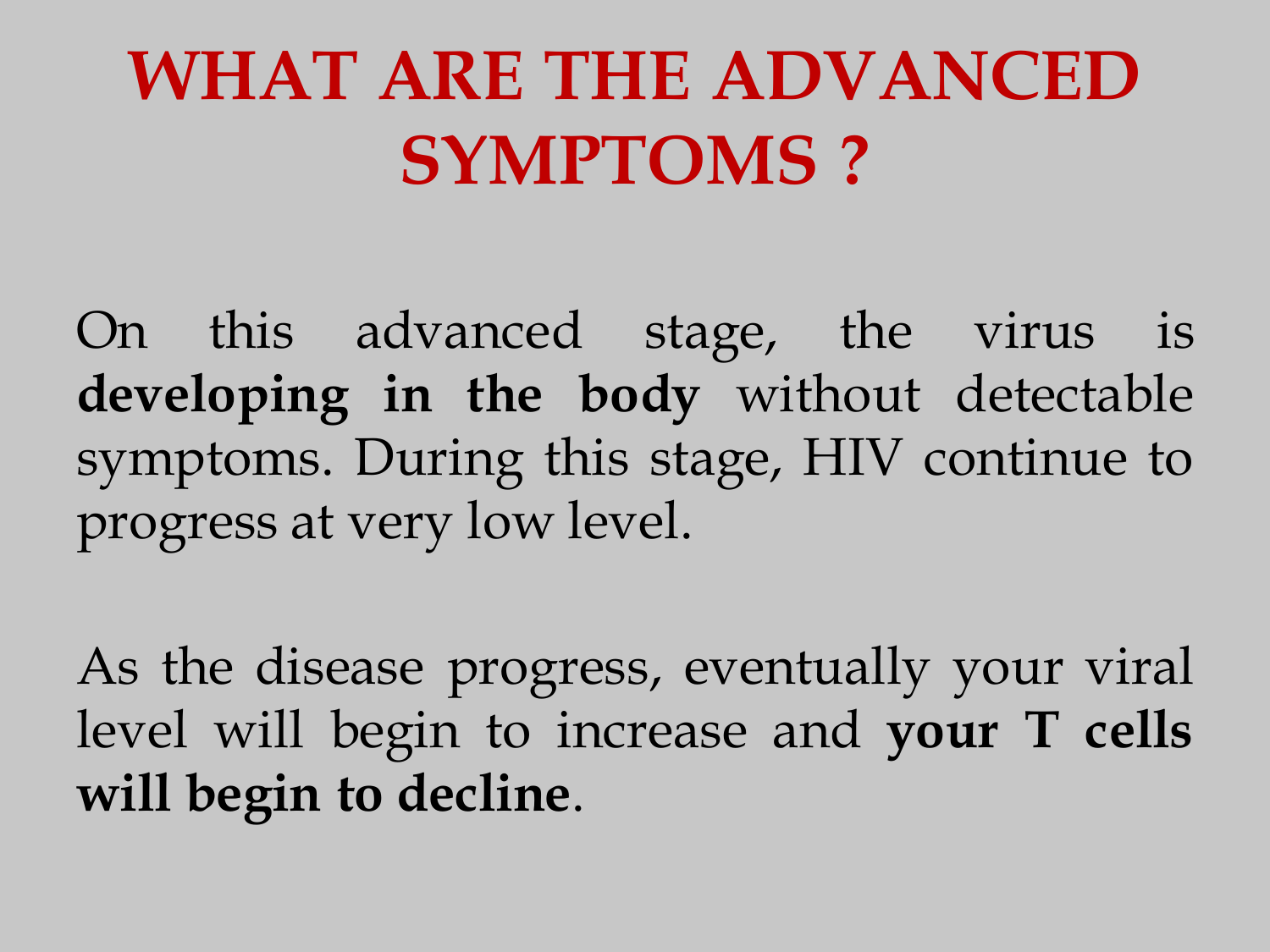- $\Box$  Yes, if it is detected on time
- $\Box$  Yes, if there was no penetration
- $\Box$  Yes, but only if I'm young/healthy
- $\Box$  No.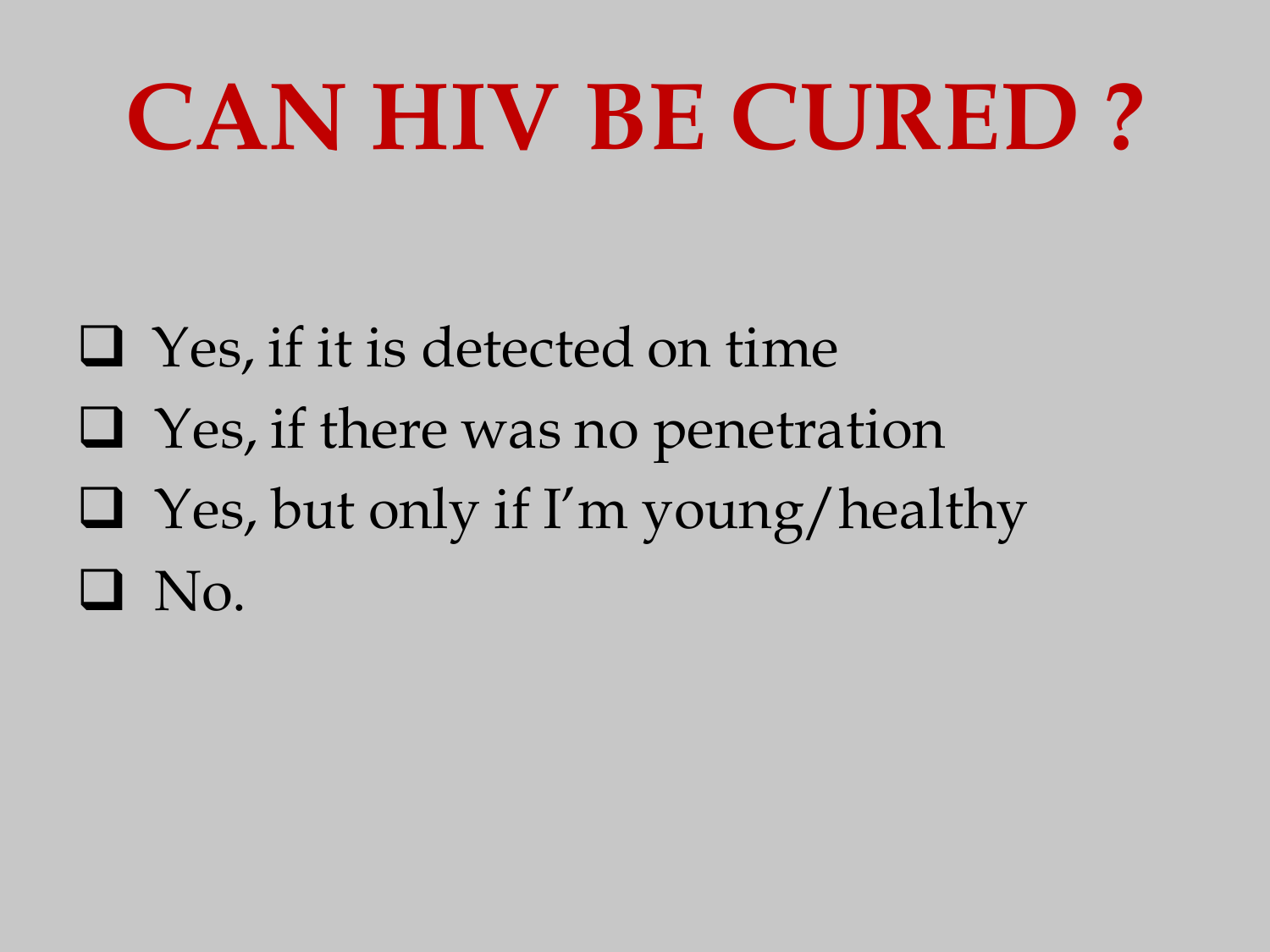- $\Box$  Yes, if it is detected on time
- $\Box$  Yes, if there was no penetration
- $\Box$  Yes, but only if I'm young/healthy  $\sqrt{N_0}$ .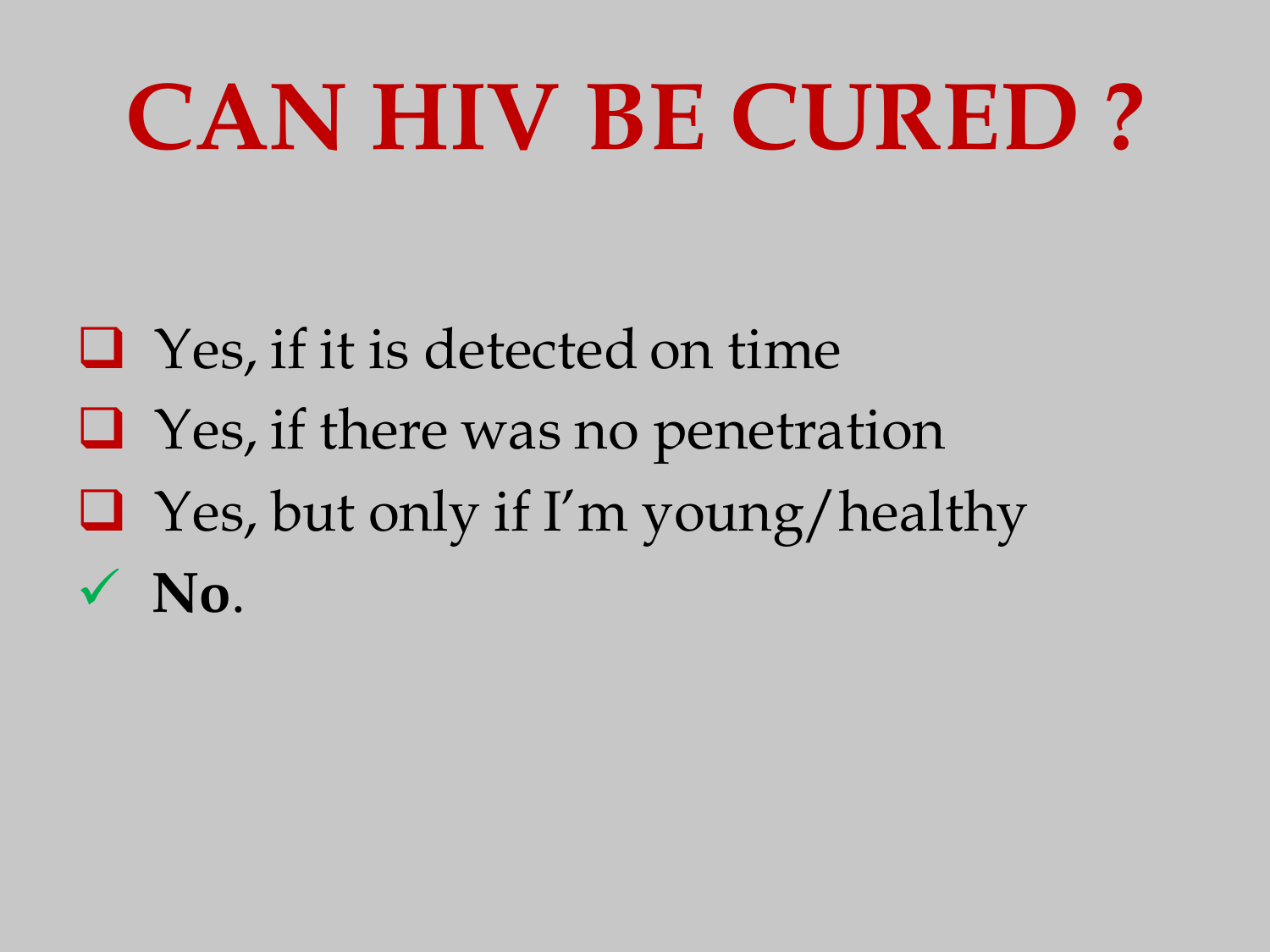No effective cure currently exists for HIV. But with proper medical care, **HIV can be controlled**.

Treatment for HIV is called *antiretroviral therapy* or **ART**.

If taken the right way everyday, **ART can dramatically prolong the lives** of many people infected with HIV, keep them **healthy**, and greatly **lower their chance of infecting others.**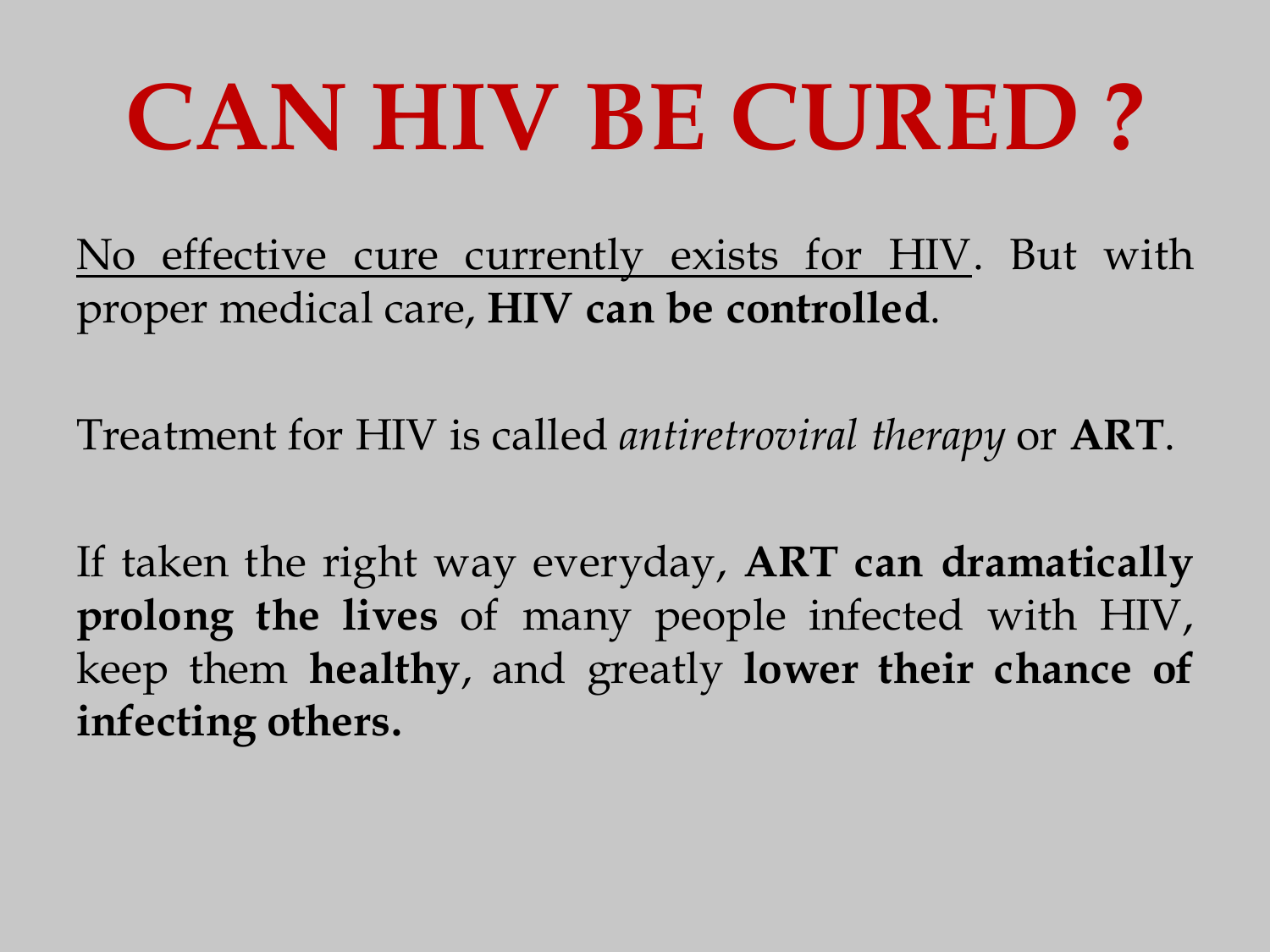*Did you know?* 

Before the introduction of ART in the mid 1990's, people with HIV could progress to AIDS (the last stage of HIV infection) in a few years.

Today, someone diagnosed with HIV and treated before the disease is far advanced **can live nearly as long as someone who does not have HIV**.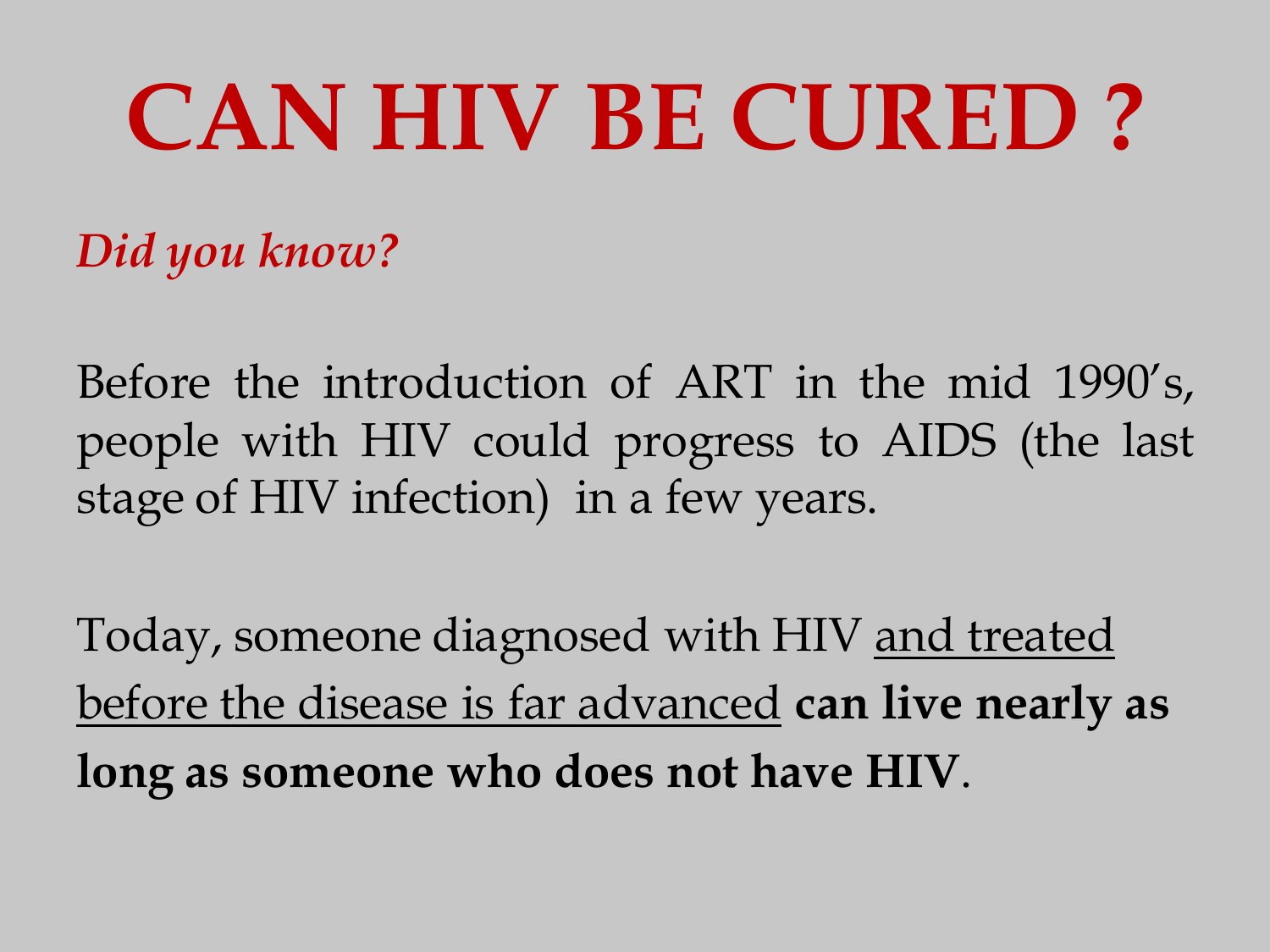#### **HOW CAN I AVOID HIV TRANSMISSION ?**

- $\rightarrow$  By abstinence
- $\rightarrow$  By avoiding some sexual practices
- →By **using condom** during penile-anal or penile-vaginal intercourse
- →By **using condom or latex protection** when performing fellatio or cunnilingus
- $\rightarrow$  By **not sharing sextoys** (or clean it, or change latex protection before sharing)
- →By using **cleaned, new and sterelized equipment** (tatooing, piercing, injecting…)
- →By **avoiding interferences with blood**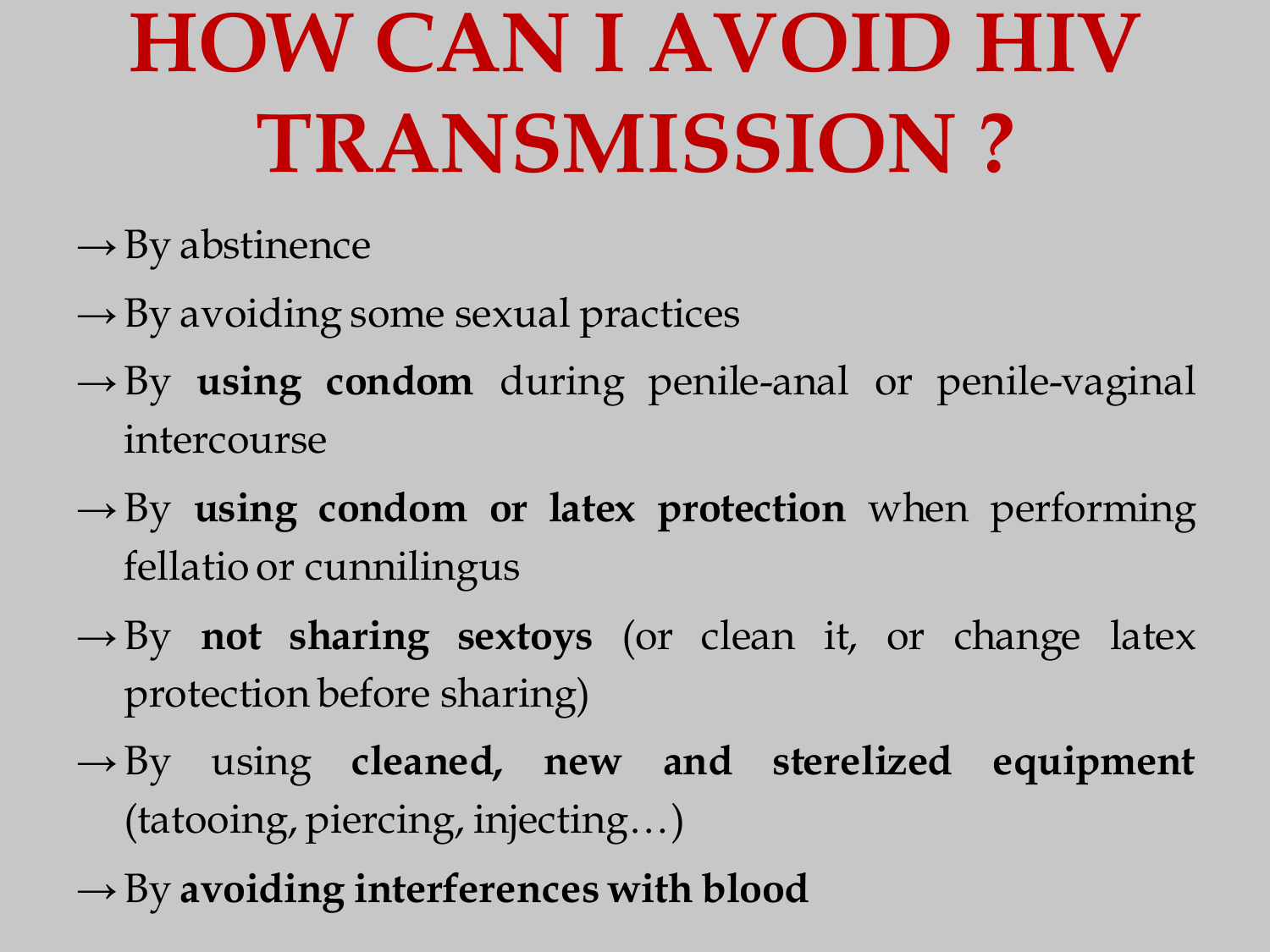#### *Did you know ?*

Almost **40 million of people** around the world **are HIV positive**. However, only half of them are under ART treatment.

Philippines is one of the seven countries where **the number of new HIV cases has increased** by over 25% from 2001 to 2009. According to UNAIDS Report, the epidemic states point to new HIV cases among Filipinos has **growing more than double** : from 4,300 in 2010 to **10,500 in 2016**.

Infections are now occuring at a younger age: 20–29. Philippines has one of the **highest proportion of adolescents living with 10% rate living with HIV.**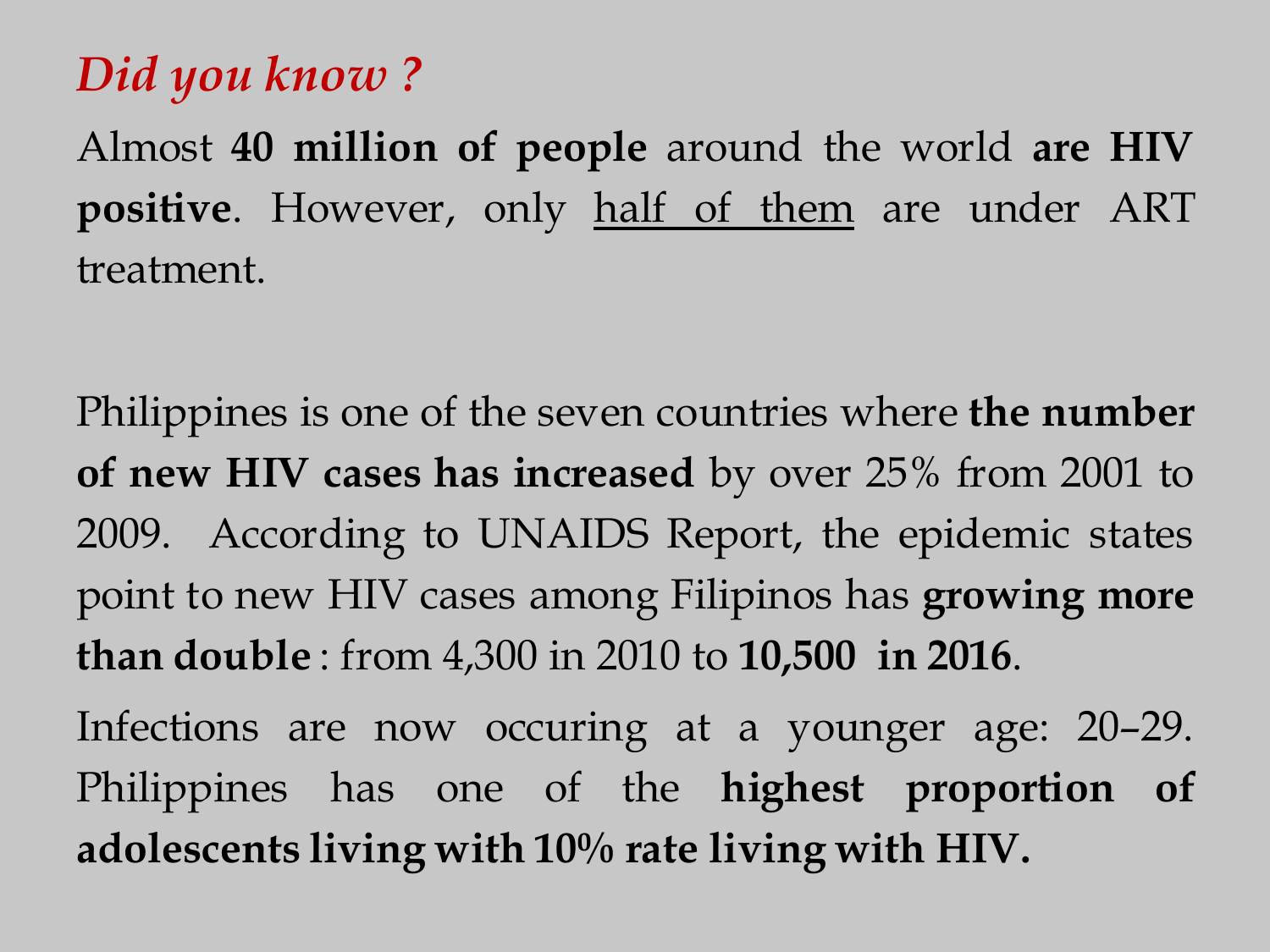## **HOW CAN I KNOW IF I AM HIV POSITIVE ?**

 $\Box$  Did I have a flu on the past months?

 $\Box$  I bleed easily, feeling weak / tired

Pass a test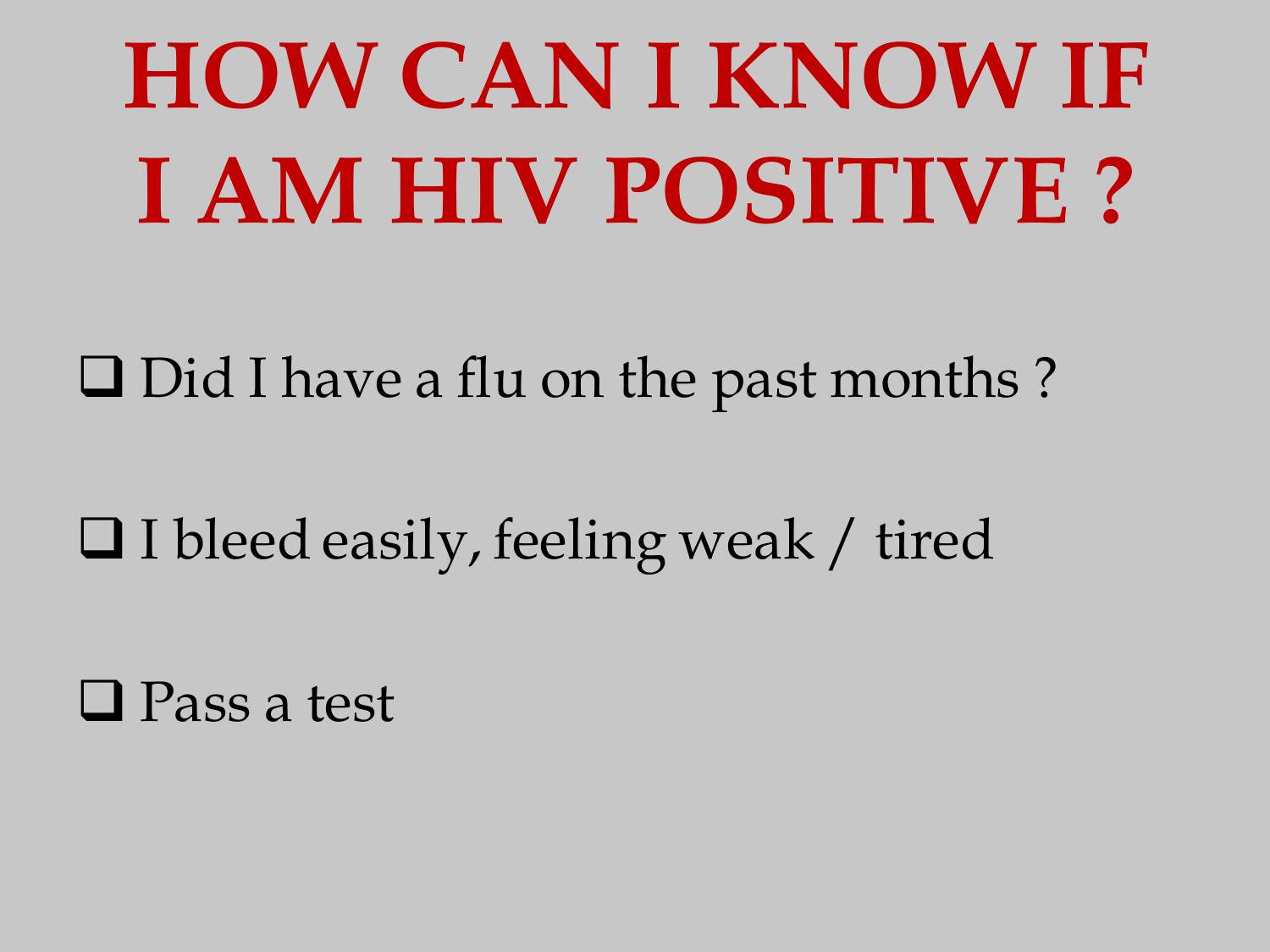## **HOW CAN I KNOW IF I AM HIV POSITIVE ?**

Did I have a flu on the past months?

 $\Box$  I bleed easily, feeling weak / tired

**Pass a test**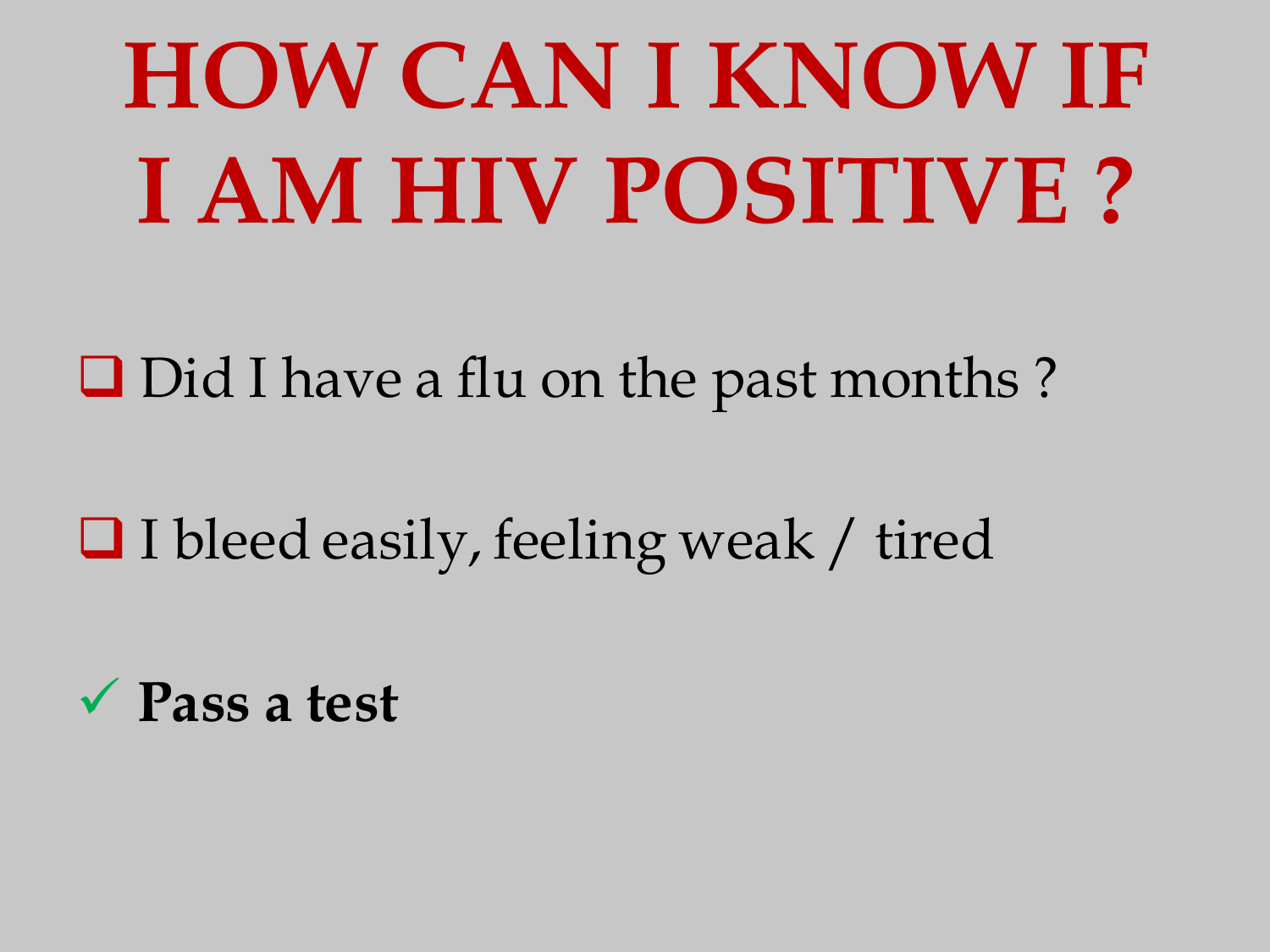## **HOW CAN I KNOW IF I AM HIV POSITIVE ?**

The symptoms of HIV vary, depending on the individual and what stage of the disease you are in. Some people who have HIV, do not show any symptoms at all for 10 years or more.

The only way to know for sure if you have HIV is to get tested. **Knowing your status is important because it helps you make healthy decisions to prevent getting or transmitting HIV**.